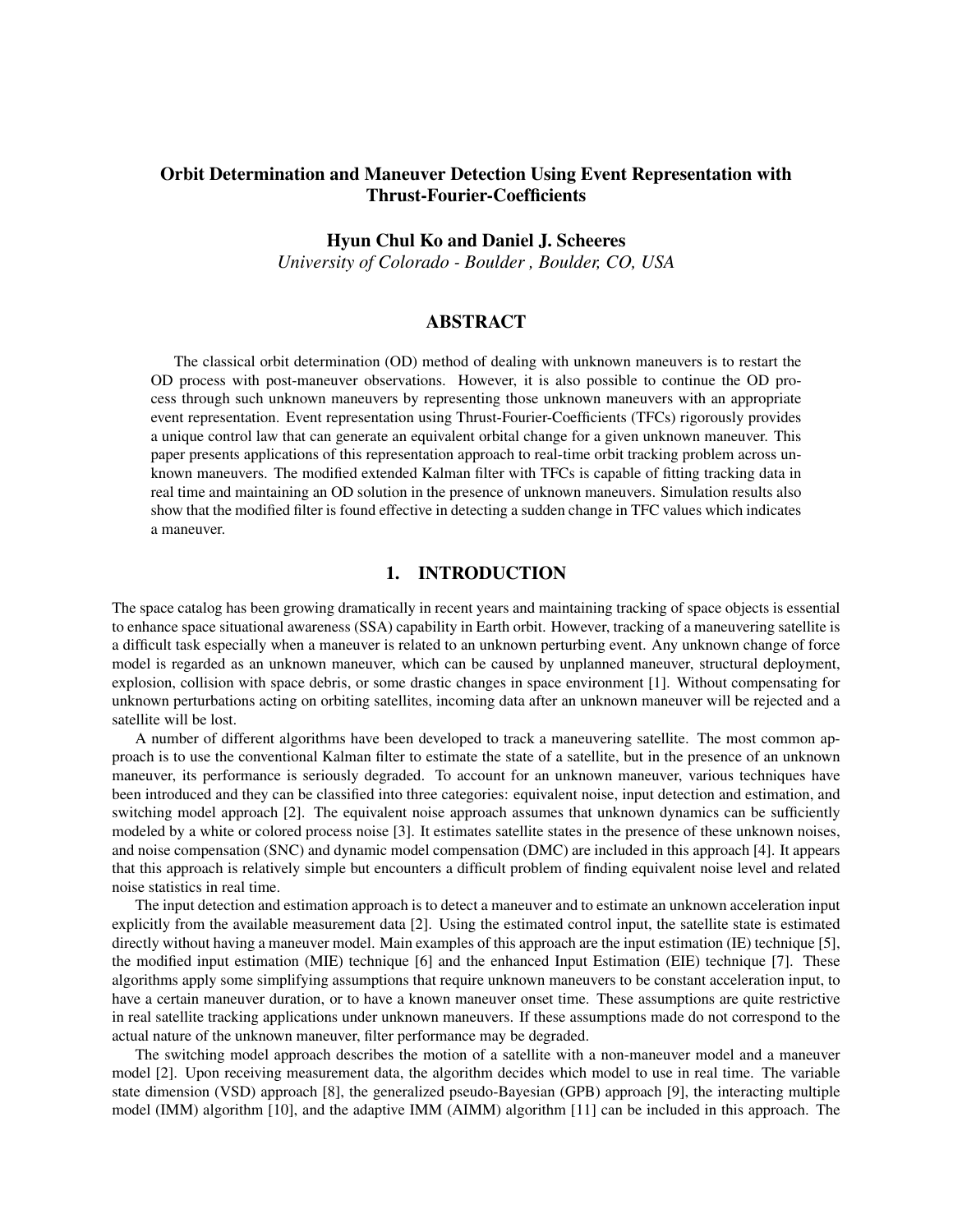performance of this approach heavily depends on good maneuver detection, but often it is difficult to detect maneuver termination time. Also, it will be challenging to apply this approach to a low-thrust maneuver case due to a delay of maneuver detection and a difficulty of finding an appropriate maneuver model.

The tracking algorithm presented in this paper falls into the input detection and estimation approach. It distinguishes itself from other algorithms in that it does not rely on any assumption about a maneuver. It utilizes an event representation technique with thrust-Fourier-coefficients (TFCs) to explicitly estimate an unknown control acceleration. Previous work by Ko and Scheeres has shown that any maneuver performed by a satellite transitioning between two arbitrary orbital states can be represented as an equivalent maneuver connecting those two states using TFCs [\[12\]](#page-7-11). Applying this concept, a follow-up study by Ko and Scheeres has developed an unknown maneuver detection scheme by modifying the sequential filter with 14 TFCs as a post-maneuver analysis [\[13\]](#page-7-12). In this paper, an extended Kalman filter (EKF) is modified with TFCs in order to track a maneuvering satellite in real time. This algorithm estimates the state and the control input jointly without requiring any maneuver assumption or a priori information of a maneuver.

This paper begins with brief explanation of how to represent an unknown maneuver with 14 TFCs in section II. The subsequent subsection describes how to maintain tracking of a satellite by modifying the EKF with event representation method using 14 TFCs. In section III, the performance of the proposed EKF algorithm is verified by applying the filter to 3 different types of unknown maneuvers: an impulsive, a 30-minute continuous burn, or a low-thrust maneuver. Concluding remarks are given in the final section.

# 2. TRACKING A MANEUVERING SATELLITE WITH MODIFIED EXTENDED KALMAN FILTER USING THRUST-FOURIER-COEFFICIENTS

In this section, a mathematical model for unknown dynamics representation using TFCs is briefly reviewed, and a modified extended Kalman filter is presented to enable us to maintain tracking of a maneuvering satellite.

#### 2.1. Event Representation with TFCs

When a spacecraft undergoes an unknown maneuver, the motion of the spacecraft can be described with the perturbing thrust acceleration arising linearly in its dynamics equations [\[14\]](#page-7-13):

<span id="page-1-0"></span>
$$
\dot{\vec{X}} = \vec{F}(\vec{X}, t) + B \cdot \vec{a}_u(t) \tag{1}
$$

$$
\frac{d}{dt} \begin{bmatrix} \vec{r}(t) \\ \dot{\vec{r}}(t) \end{bmatrix}_{6 \times 1} = \begin{bmatrix} \dot{\vec{r}}(t) \\ \ddot{\vec{r}}(t) \end{bmatrix}_{6 \times 1} + \begin{bmatrix} 0_{3 \times 3} \\ I_{3 \times 3} \end{bmatrix}_{6 \times 3} \cdot \vec{a}_u(t)_{3 \times 1}
$$
\n(2)

where  $\vec{X}$  is the satellite position and velocity state,  $\vec{F}(\vec{X}, t)$  is the a priori known dynamics, and  $\vec{a}_u(t)$  is the true perturbing acceleration for an unknown maneuver. Representing the perturbing acceleration as a Fourier series expansion in the eccentric anomaly  $(E)$ , the acceleration component in each direction  $(R : \text{radial}, S : \text{circumferential}, \text{and } W :$ normal) can be expressed in terms of thrust Fourier coefficients ( $\alpha_k$ ,  $\beta_k$ )[\[15\]](#page-7-14) :

$$
\vec{a}_u(t) = U_R(t)\hat{\mathbf{r}} + U_S(t)\hat{\mathbf{s}} + U_W(t)\hat{\mathbf{w}}
$$
\n
$$
U_R(t) = \sum_{k=0}^{\infty} \left[ \alpha_k^R \cos kE(t) + \beta_k^R \sin kE(t) \right]
$$
\n
$$
U_S(t) = \sum_{k=0}^{\infty} \left[ \alpha_k^S \cos kE(t) + \beta_k^S \sin kE(t) \right]
$$
\n
$$
U_W(t) = \sum_{k=0}^{\infty} \left[ \alpha_k^W \cos kE(t) + \beta_k^W \sin kE(t) \right]
$$
\n(4)

In previous work by Hudson and Scheeres, the equations of motion were averaged over the eccentric anomaly, and the averaged dynamics equations were found to be a function of 14 TFCs,  $\vec{C}$  [\[16\]](#page-7-15):

$$
\vec{C} = [\alpha_0^R, \alpha_1^R, \alpha_2^R, \beta_1^R, \alpha_0^S, \alpha_1^S, \alpha_2^S, \beta_1^S, \beta_2^S, \alpha_0^W, \alpha_1^W, \alpha_2^W, \beta_1^W, \beta_2^W]^T
$$
(5)

For a given orbital change across an unknown maneuver, there are an infinite number of ways to connect the premaneuver orbit state with the post-maneuver orbit state using different control laws. Ko and Scheeres found a simple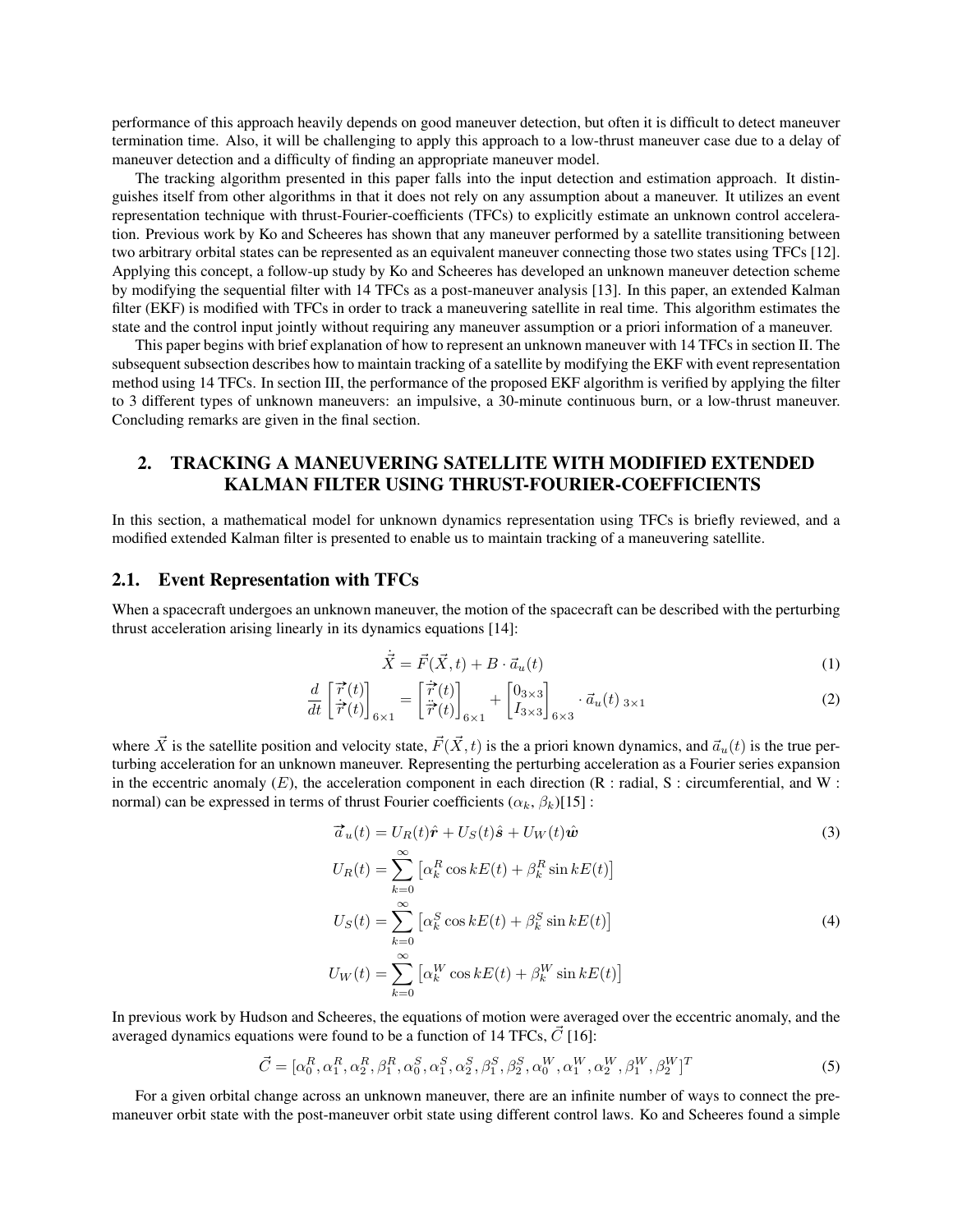way to obtain a unique solution for the 14 TFCs set analytically that can effectively represent an unknown perturbing acceleration [\[17\]](#page-7-16):

<span id="page-2-0"></span>
$$
\vec{C} = \overline{G}(\vec{\mathbf{\alpha}})^T \cdot \left[ \overline{G}(\vec{\mathbf{\alpha}}) \cdot \overline{G}(\vec{\mathbf{\alpha}})^T \right]^{-1} \cdot \left[ \frac{\vec{\mathbf{\alpha}}(t_f) - \vec{\mathbf{\alpha}}(t_0)}{t_f - t_0} \right]
$$
(6)

where  $\overline{G}(\vec{\alpha})$  is a matrix form of the averaged Gauss equations while  $\vec{\alpha}(t_f)$  and  $\vec{\alpha}(t_0)$  are the post-maneuver state and the pre-maneuver state respectively. It computes 14 TFCs that control the secular motion of a satellite across an unknown maneuver to reach the given post-maneuver state at a given time. With the computed 14 TFCs from Eq. [\(6\)](#page-2-0), the control profile for an unknown maneuver can be represented as follows :

$$
\vec{a}_u \simeq (\alpha_0^R + \alpha_1^R \cos E + \beta_1^R \sin E + \alpha_2^R \cos 2E)\hat{r} \n+ (\alpha_0^S + \alpha_1^S \cos E + \beta_1^S \sin E + \alpha_2^S \cos 2E + \beta_2^S \sin 2E)\hat{s} \n+ (\alpha_0^W + \alpha_1^W \cos E + \beta_1^W \sin E + \alpha_2^W \cos 2E + \beta_2^W \sin 2E)\hat{w}
$$
\n(7)

$$
= \begin{bmatrix} \hat{\mathbf{r}} & \hat{\mathbf{s}} & \hat{\mathbf{w}} \end{bmatrix} \begin{bmatrix} A1 & zeros & zeros & zeros \\ zeros & A2 & zeros & A3 \end{bmatrix} \vec{C} \tag{8}
$$

$$
= T \cdot S \cdot \vec{C}
$$
  
\n
$$
A1 = \begin{bmatrix} 1 & \cos E & \cos 2E & \sin E \end{bmatrix}
$$
  
\n
$$
A2 = A3 = \begin{bmatrix} 1 & \cos E & \cos 2E & \sin E & \sin 2E \end{bmatrix}
$$
 (9)

in which T is the transformation matrix  $(\hat{r} = \frac{\vec{r}}{|\vec{r}|}, \hat{w} = \frac{\vec{r} \times \vec{v}}{|\vec{r} \times \vec{v}|}, \hat{s} = \hat{w} \times \hat{r})$  from the body frame (RSW) to the inertial frame (ECI), and S matrix generates the perturbing acceleration in the body frame from the 14 TFCs. This unknown maneuver representation with 14 TFCs is a mathematical model whose purpose is to rigorously represent the perturbing motion of a satellite. Although it does not recover the actual perturbing acceleration for a given maneuver, it provides a unique dynamics model that can generate an equivalent orbital change for a given unknown maneuver. Therefore, this event representation can be used to take into account the presence of an unknown acceleration in the tracking of a satellite across an unknown maneuver.

#### 2.2. Modified Extended Kalman Filter with TFCs

Tracking a maneuvering satellite using 14 TFCs consists of a modified EKF with a TFC covariance inflation. In the modified EKF, the state vector is expanded to include the 14 TFCs in order to estimate the perturbing thrust acceleration as well as the orbital state. Representing the unknown dynamics with the 14 TFCs, the governing equations of motion can be rewritten with the augmented state:

$$
\frac{d}{dt}\begin{bmatrix} \vec{X} \\ \vec{C} \end{bmatrix} = \begin{bmatrix} \vec{F}(\vec{X}) \\ 0_{14 \times 1} \end{bmatrix} + \begin{bmatrix} B \\ 0_{14 \times 3} \end{bmatrix} \cdot \vec{a}_u(t)
$$
\n(10)

where  $\vec{F}$  and B are from Eq. [\(2\)](#page-1-0). When updating the reference trajectory at the initial time, this modified EKF initializes the 14 TFCs to zeros with nominal TFC covariance matrix,  $P_{cc0}$ :

$$
Pcc_0 = \lambda I_{14 \times 14} \tag{11}
$$

where  $\lambda$  is the norm value of nominal 14 TFCs that is obtained by running this filter over the pre-maneuver tracking arc when getting an initial reference trajectory. The computed norm value,  $\lambda$ , can also be used as a threshold value to determine a maneuver onset and a termination time, which is already shown in Ref. [\[13\]](#page-7-12). The modified EKF operates in its normal mode in the absence of any maneuvers and the 14 TFCs works as a process noise to account for any systematic error such as a measurement error. The estimated values of 14 TFCs are so small that these nominal TFCs do not alter the reference trajectory significantly.

When there is an unknown maneuver, the filter recognizes it by detecting any measurement residual exceeding a threshold number of standard deviations from the mean residual for that object. Upon detecting this maneuver onset, the modified EKF adjusts 14 TFCs to avoid filter divergence and to compensate for unknown dynamics by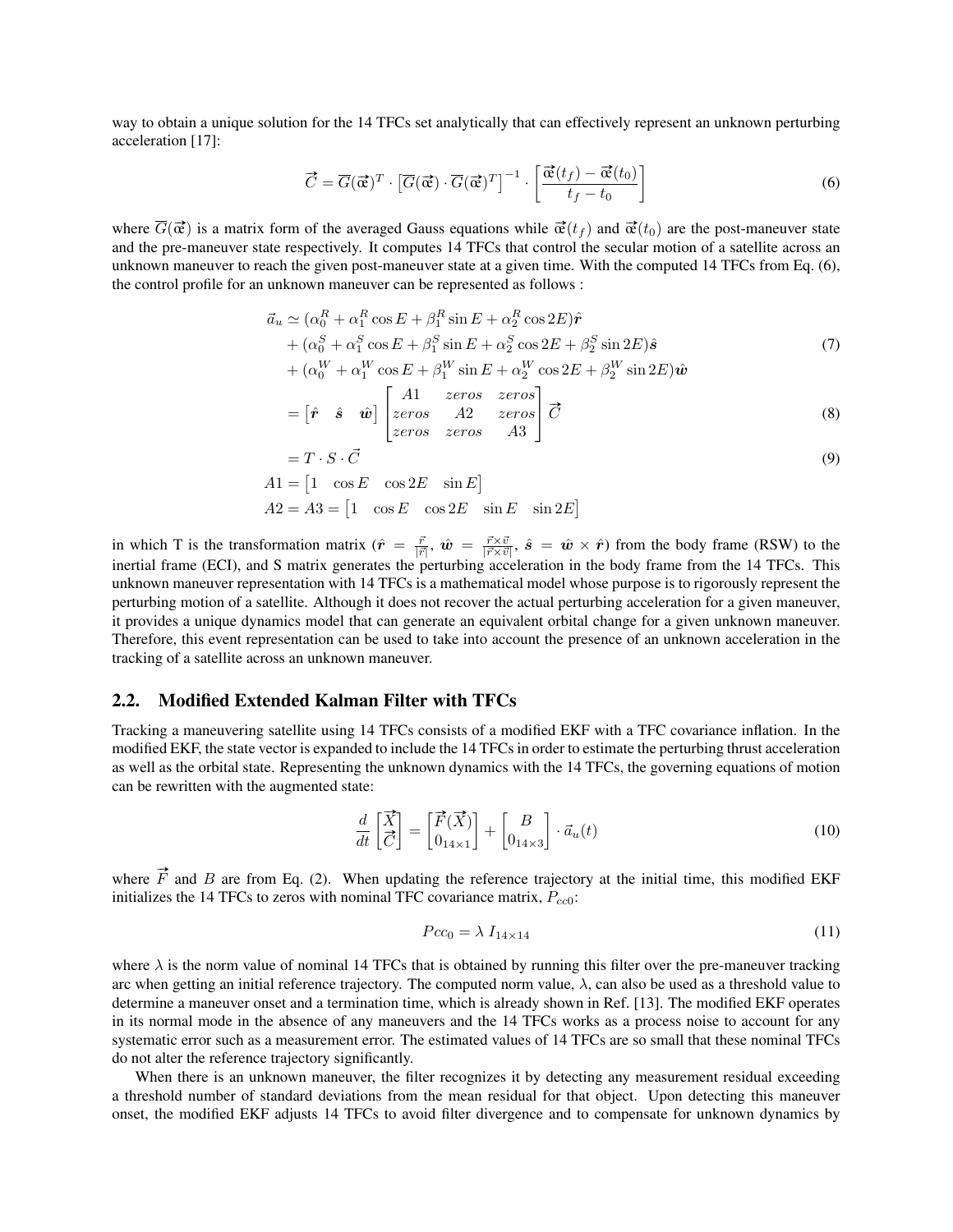increasing the covariance of the 14 TFCs. Instead of using nominal covariance of 14 TFCs, the filter applies the inflated covariance:

<span id="page-3-0"></span>
$$
Pcc_k = \gamma Pcc_k \tag{12}
$$

where  $Pcc_k$  is the covariance matrix of the 14 TFCs at the current observation time ( $t = t_k$ ) and  $\gamma$  is a scale up factor, 2. If  $Pcc_k$  is too small, the true estimation error of the perturbed orbit state exceeds the uncertainty bound. If  $Pcc_k$  is chosen too large, the covariance bound is raised to an unnecessarily large value, which permits larger errors in the estimate of solution. Therefore, the filter keeps increasing  $Pcc_k$  until measurement residuals fall within desired uncertainty boundaries, and then this iteration process terminates immediately after that.

Using an adequate  $Pcc_k$  from Eq. [\(12\)](#page-3-0), the updated TFC values provide a sufficient thrust acceleration to bring the estimated orbit trajectory close to the true perturbed orbit. In other words, the estimated TFCs successfully account for the unknown acceleration. Then, the process proceeds to the next observation time ( $t = t_{k+1}$ ) and the reference orbit is updated. The filter reinitializes the 14 TFCs to zeros to process next measurement data. At this stage, the problem is that the filter diverges if the covariance of 14 TFCs is reinitialized to the nominal covariance matrix,  $P_{cc0}$ . This divergence occurs because using  $P_{cc0}$  does not inflate the state covariance sufficiently to account for the uncertainty contributed by TFCs estimation after the covariance inflation. To avoid this problem, the modified EKF uses the mean covariance matrix for  $Pcc$  at reinitialization:

$$
Pcc_{k+1} = \frac{Pcc_k + Pcc_0}{2} \tag{13}
$$

Even when there is no actual maneuver, this procedure is still valid since  $Pcc_k$  would be similar to  $Pcc_0$  and therefore  $Pcc_{k+1} \simeq (Pcc_0 + Pcc_0)/2 = Pcc_0$ . In this way, the proposed filter achieves a good tracking performance during the non-maneuvering period as well as the maneuvering period, without detecting a maneuver termination time explicitly. This process does not require for the filter to have any a priori knowledge of a maneuver. Therefore, the modified EKF can be applied to a wide variety of maneuvering satellite tracking problems, ranging from an impulsive burn to a continuous low-thrust maneuver.

### <span id="page-3-1"></span>3. SIMULATIONS AND RESULTS

In order to validate the proposed tracking algorithm with the event representation using 14 TFCs, three simulated maneuver cases are studied. All the simulations are performed on a low-earth orbiting (LEO) satellite, and its initial state is shown in Table [1.](#page-3-1) The different unknown maneuver cases are shown in Table [2.](#page-3-2) The  $\Delta V$  is  $10m/s$  for both

| Table 1: Initial state of LEO satellite |                |        |                                 |                                                              |             |  |  |
|-----------------------------------------|----------------|--------|---------------------------------|--------------------------------------------------------------|-------------|--|--|
| $h_0(km)$                               | e              | i(deq) | $\Omega(deq) \quad \omega(deq)$ |                                                              | $\nu (deg)$ |  |  |
| 1885                                    | 0 <sup>1</sup> | 20     | 20                              | 20.                                                          | 180         |  |  |
|                                         |                |        |                                 | $h_0$ : altitude at apogee; Earth radius : 6378.137 $km[18]$ |             |  |  |

impulsive and 30 minutes continuous burns. Case 3 is simulated to check the performance of the filter when tracking a

<span id="page-3-2"></span>

| Table 2: Simulation cases |                                               |                         |  |  |  |  |
|---------------------------|-----------------------------------------------|-------------------------|--|--|--|--|
| Case                      | Type                                          | Maneuvering Time        |  |  |  |  |
|                           | maneuver with impulsive burn                  | $t=3 hr$                |  |  |  |  |
|                           | maneuver with 30 minutes continuous burn      | $3 \ hr < t < 3.5 \ hr$ |  |  |  |  |
| $\mathbf{z}$              | low-thrust maneuver with continuous thrusting | $t > 1$ <i>hr</i>       |  |  |  |  |

continuous low-thrust maneuvering satellite where the maneuver is not terminated. A general 2-body dynamics model with respect to Earth-Centered Inertial (ECI) position-velocity coordinate is considered as the known dynamics for all the cases. The sensor measurement error is imitated by adding white Gaussian noises to the true sensor value, and Matlab is used to implement the algorithm. The modified EKF performs OD with measurement data (range, range-rate) over a duration of 6 hours from a single tracking station at one sample per minute. Assume there is a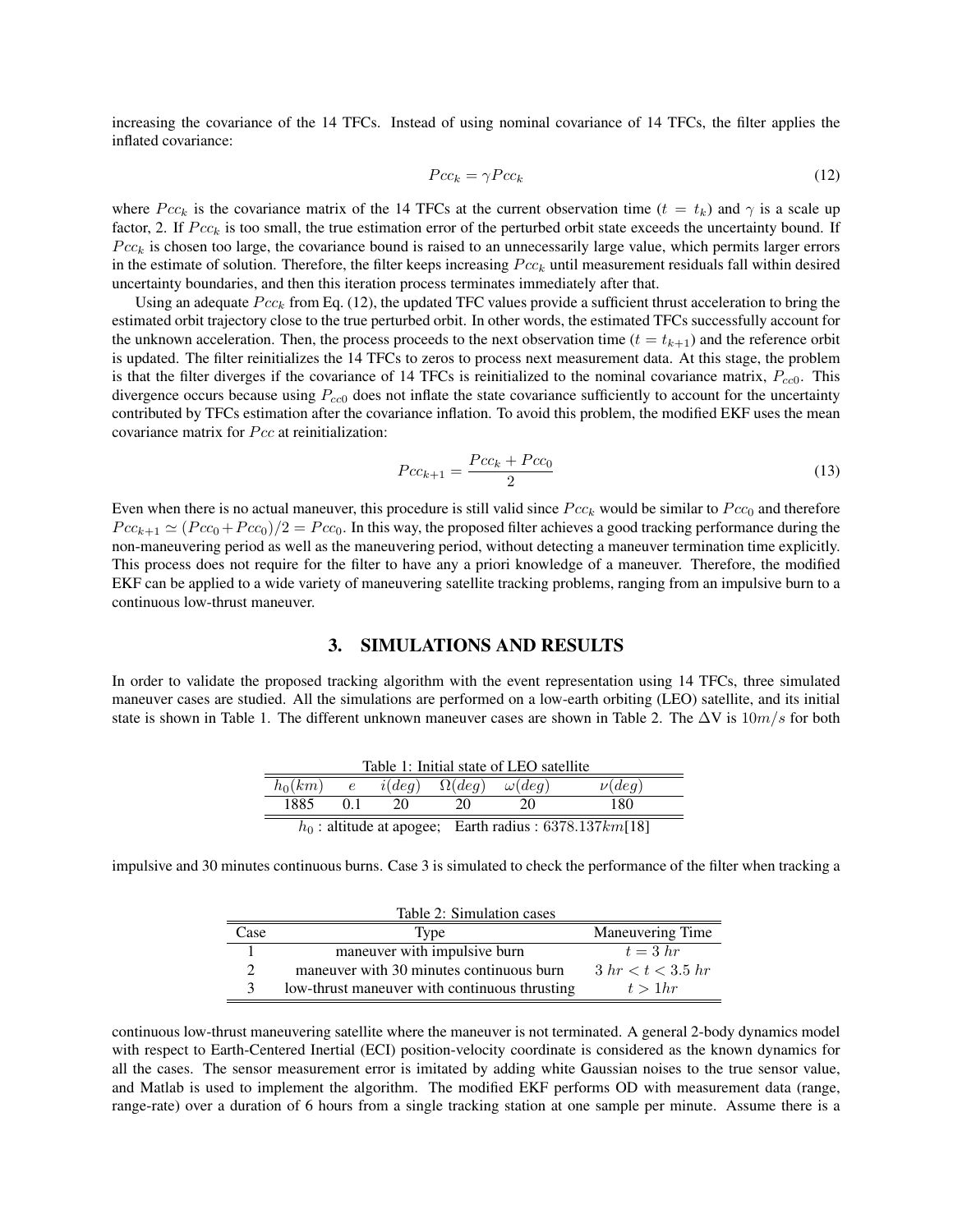fairly accurate a priori orbit information available with pre-maneuver tracking data. The filter utilizes the a priori orbit solution in conjunction with incoming measurement data to maintain tracking of a maneuvering satellite.

Figure [1](#page-4-0) shows OD solutions and estimated TFC values from the modified EKF for case 1. The state errors



<span id="page-4-2"></span><span id="page-4-0"></span>Figure 1: OD solution from the modified EKF for case 1

<span id="page-4-1"></span>and uncertainty boundaries decrease until an impulsive burn occurs at  $t = 3$ hr. Then, the filter increases TFCs to account for the perturbing acceleration, which inflates the uncertainty boundaries to accept the measurement data during the maneuver. The TFCs estimation with an inflated TFC covariance forces measurement residuals fall within 3σ boundaries (30m for range, 3m/s for range-rate), which is shown in Fig. [2.](#page-5-0) As a result, the state estimation errors are within their estimated  $3\sigma$  state uncertainty boundaries and the filter is able to maintain tracking of a satellite under an impulsive burn. From Fig. [1\(c\)](#page-4-1)[-1\(d\),](#page-4-2) a maneuver onset time can be easily detected by checking the TFCs estimation or a generalized norm value of 14 TFCs, Γ. There is a change-point where those values increase significantly and go beyond their thresholds. The maneuver is estimated to begin at three hours after the beginning of the simulation. It is also noticeable in Fig. [1\(d\)](#page-4-2) that the inflated TFCs falls back to the nominal threshold ( $\lambda$ ) at  $t = 3.2$ hr, which indicates that the maneuver has terminated. This allows us to estimate the duration of an unknown maneuver. Note that the estimation of maneuver termination time from the filter is not accurate mainly due to an inherent difficulty and a delay of detection. However, timely detection of a maneuver termination time is usually not as important as timely detection of maneuver onset time during the tracking. This is because tracking a non-maneuvering satellite assuming it is maneuvering still provides an acceptable state estimation with a related uncertainty boundary [\[2\]](#page-7-1).

Figure [3](#page-5-1) shows that the modified filter can successfully process OD across a maneuver with 30 minutes continuous burn for case 2. The position errors are substantially less than ten kilometers where unknown accelerations do occur, and all state errors are within their estimated  $3\sigma$  uncertainty boundaries. In Fig. [3\(c\),](#page-5-2) there are two big jumps in TFCs estimation, which is different from the impulsive burn case that has a single jump. From this figure, it is difficult to tell whether these two jumps are caused by two consecutive maneuvers or a single maneuver with a longer duration. In this case, checking a generalized norm value is more useful to estimate the maneuver onset and the termination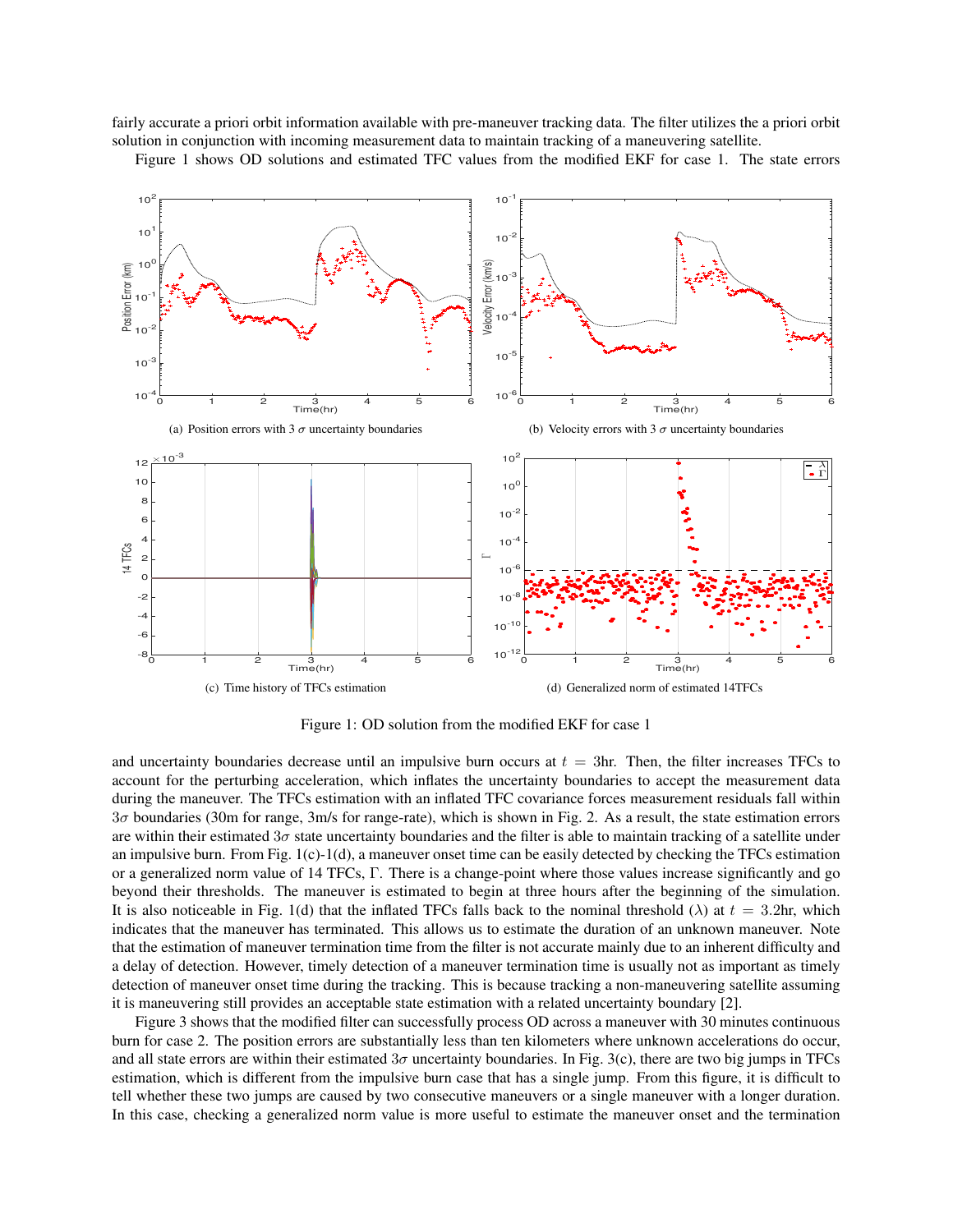

<span id="page-5-0"></span>Figure 2: Measurement residuals from the modified EKF for case 1



<span id="page-5-2"></span><span id="page-5-1"></span>Figure 3: OD solution from the modified EKF for case 2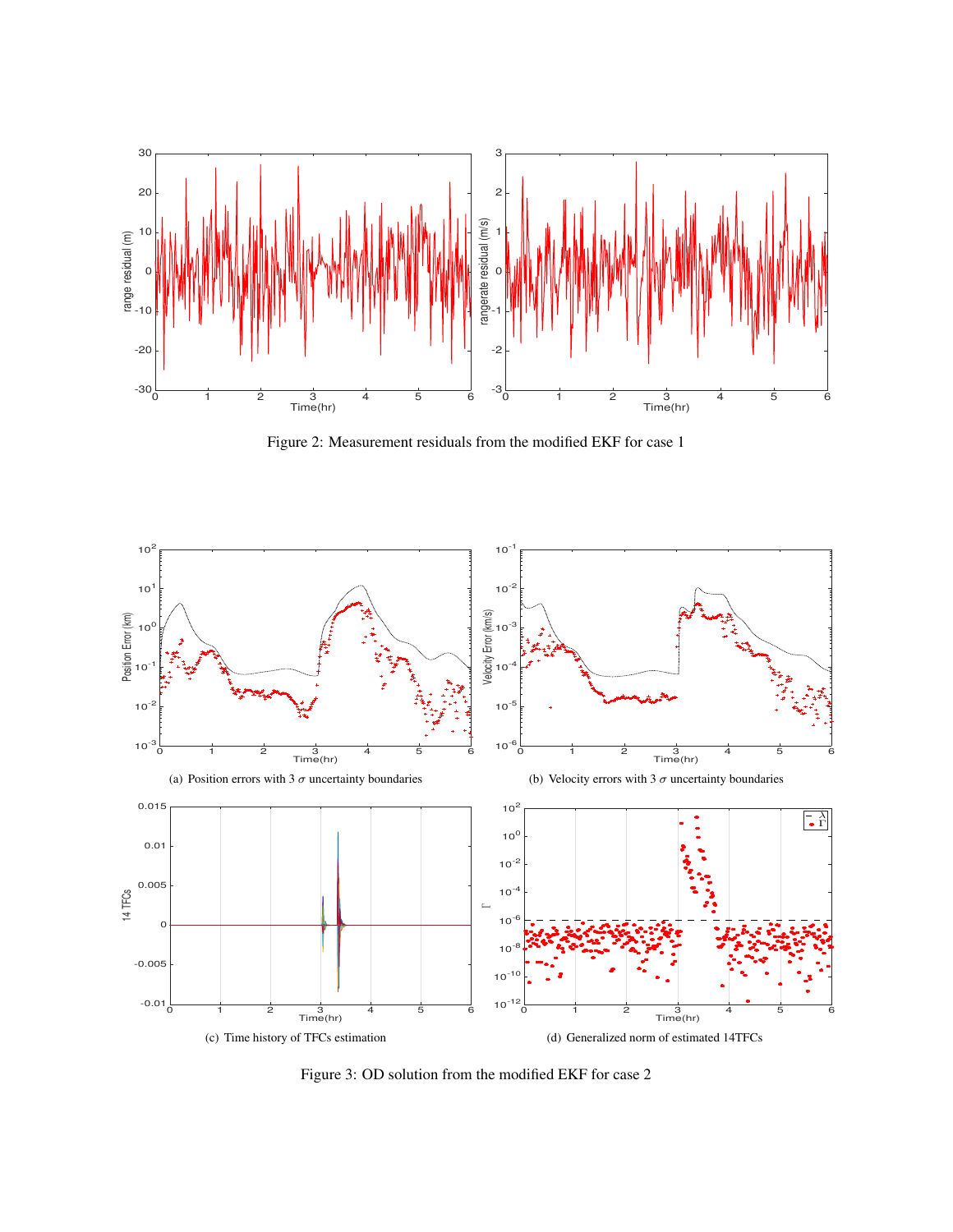time since it is easier to distinguish those change-points. The actual burn time is thirty minutes while the estimated maneuvering time is about 45 minutes due to the detection delay of termination time. However, the filter is able to maintain tracking of a satellite while providing a valid OD solution during the maneuver and after the maneuver.

Figure [4](#page-6-0) shows that the filter detects continuous perturbing accelerations consistently. Once the estimated maneuver begins, the state covariance matrix is inflated so that the filter is able to accept the subsequent measurement data and to provide valid OD solutions. Different from the previous cases, there is no maneuver termination time for



<span id="page-6-2"></span><span id="page-6-0"></span>Figure 4: OD solution from the modified EKF for case 3

<span id="page-6-1"></span>case 3, which explains why those inflated TFCs do not decrease back to the nominal values in Fig. [4\(c\)](#page-6-1) and [4\(d\).](#page-6-2) The low-thrust burn happens at one hour after the initial time, but the algorithm estimates that the maneuver begins after  $t = 1.15$ hr. There is a detection delay of around fifteen minutes, which is due to the fact that the accumulated effect of low-thrust burn does not show up immediately in the estimation process. From all the simulated cases, the proposed maneuver tracking algorithm shows consistent performance of providing valid OD solutions across unknown maneuvers and continues tracking of satellites. Aside from successfully tracking a satellite, the proposed algorithm also provides a direct estimate of the unknown maneuvering period.

## 4. CONCLUSION

Tracking of maneuvering satellites based on an unknown maneuver representation with thrust Fourier coefficient (TFC) is studied. A modified extended Kalman filter (EKF) is developed and its tracking performance is tested by using different maneuver simulation studies. The simulation result shows that the modified EKF is able to maintain tracking of a satellite by providing valid orbit solutions across unknown maneuvers. This EKF has three main advantages. First, unlike other methods, no pre-defined model of unknown accelerations is required. Second, it is a fully automated process that is also simple to implement. Third, it is able to track a wide range of maneuvering satellites as they undergo